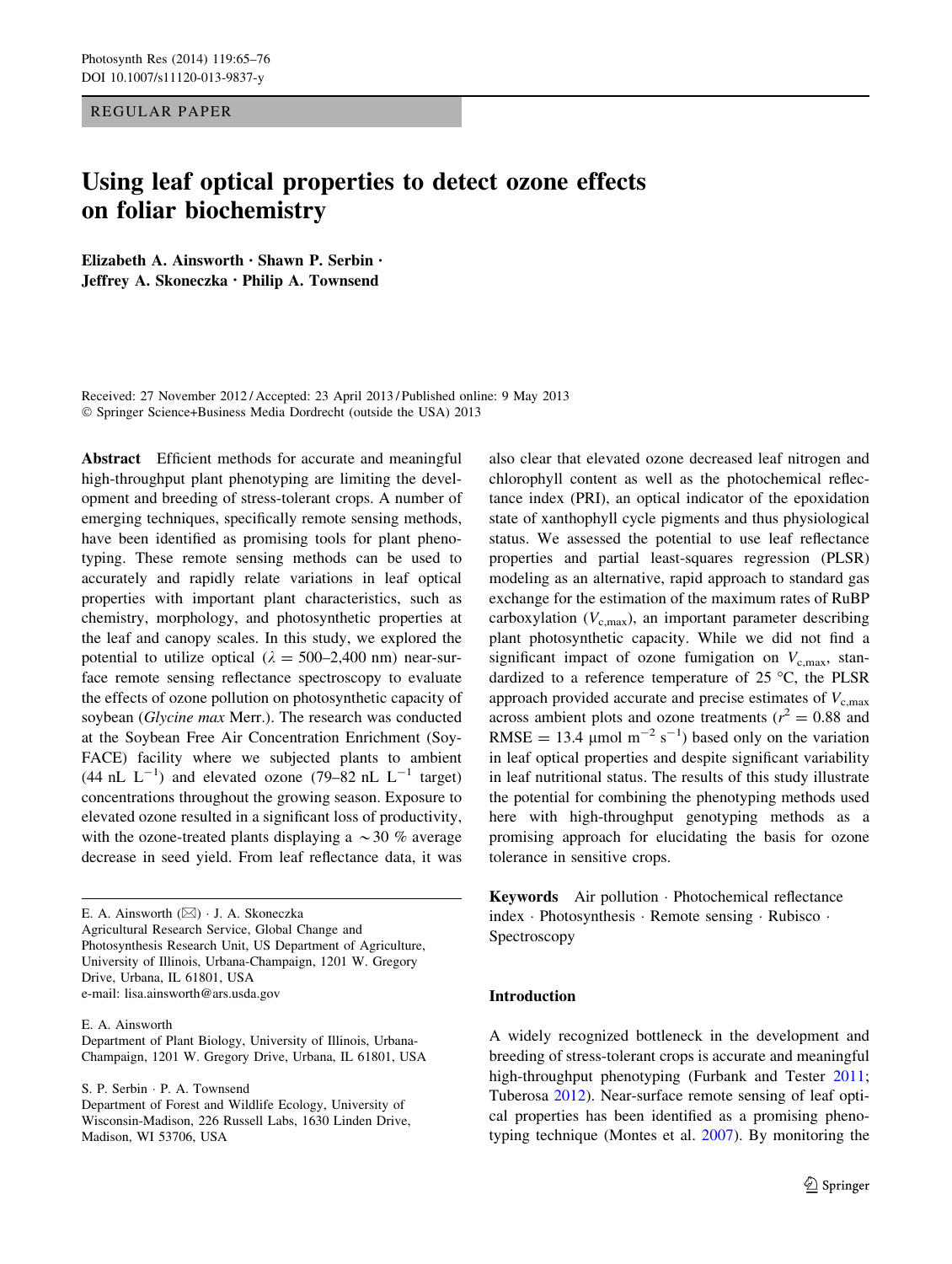spectral reflectance of a leaf or plant canopy, a number of physiological traits can be inferred by correlation with leaf optical properties (Curran [1989](#page-9-0); Kokaly et al. [2009;](#page-10-0) Asner et al. [2011;](#page-9-0) Ollinger [2011](#page-10-0)). Measurements of leaf optical properties are non-destructive and rapid, taking only a few seconds, and therefore can be done in the field on a large number of individual plants. Simple spectral reflectance indices based on the ratio of reflected light in the nearinfrared (NIR, 700–1,300 nm) to visible wavelengths (Vis, 400–700 nm) have been developed to predict vegetative parameters such as green biomass, leaf area index (LAI,  $\text{m}^2$  m<sup>-2</sup>, per horizontal datum), and photosynthetic radiation absorption (Myneni and Williams [1994](#page-10-0); Gamon et al. [1995;](#page-9-0) Gitelson et al. [2003](#page-10-0)). Other more intricate spectral reflectance indices have been developed to assess radiation use efficiency and the water status of plant canopies (Gamon et al. [1992,](#page-9-0) [1997](#page-9-0); Peñuelas et al. [1993](#page-10-0), [1995](#page-10-0)). Spectral reflectance indices have also been demonstrated to be effective in application as breeding tools or to identify nutrient or water stressed crops (e.g., Osborne et al. [2002](#page-10-0); Babar et al. [2006\)](#page-9-0).

Recently, novel statistical methods have been developed to determine photosynthetic properties of leaves from reflectance information in the Vis, NIR, and short-wave infrared (SWIR, 1,300–2,500 nm) spectral regions. In particular, partial least-squares regression (PLSR) methods allow empirical estimation of parameters that are mechanistically linked to the biochemistry of carbon assimilation, specifically the maximum carboxylation rate of ribulose bisphosphate (RuBP) carboxylation by Rubisco ( $V_{c,max}$ ) and the maximum rate of RuBP regeneration  $(J_{\text{max}};$ Doughty et al. [2011](#page-9-0); Serbin et al. [2012](#page-10-0)). These two leaf traits ( $V_{c,\text{max}}$  and  $J_{\text{max}}$ ) largely determine the photosynthetic performance of a leaf, and are used in a widely adopted and validated biochemical model of photosynthesis (Farquhar et al. [1980;](#page-9-0) Farquhar and von Caemmerer [1982\)](#page-9-0), which has been scaled to the canopy and ecosystem levels (e.g., Chen et al. [1999;](#page-9-0) Baldocchi and Wilson [2001](#page-9-0); Medvigy et al. [2009\)](#page-10-0). The use of spectral measurements to estimate these metabolic properties has opened a wide range of applications for rapid characterization of plant properties. The combination of such phenotyping methods with high-throughput genotyping offers a promising approach for elucidation of the underlying genetic basis of complex plant traits related to photosynthetic production (Montes et al. [2007](#page-10-0)).

Ozone is a dynamic secondary pollutant, which enters leaves through the stomata, generates other reactive oxygen species and causes oxidative stress (Fiscus et al. [2005](#page-9-0)). This damage in turn decreases photosynthesis, plant growth, biomass accumulation, and crop yield (Fuhrer et al. [1997](#page-9-0); Fumigalli et al. [2001;](#page-9-0) Ashmore [2005;](#page-9-0) Fiscus et al. [2005](#page-9-0); Ainsworth et al. [2012](#page-9-0)), with cumulative exposure to concentrations over 40 nL  $L^{-1}$  causing linear decreases in crop production (Fuhrer et al. [1997;](#page-9-0) Mills et al. [2007](#page-10-0); Betzelberger et al. [2012](#page-9-0)). Current concentrations of ozone cause wide-spread visual damage to leaves of natural and managed species (Mills et al. [2011](#page-10-0)). However, even in the absence of visual symptoms, ozone can decrease rates of photosynthesis (Biswas et al. [2008](#page-9-0)). In such cases, the loss of Rubisco activity is thought to be the primary cause of decreased carbon assimilation (Farage and Long [1999](#page-9-0)). Although the impact of ozone damage on crops is substantial, with global estimates of lost profit between \$14 and \$26 billion (Van Dingenen et al. [2009\)](#page-11-0), large-scale breeding or biotechnological efforts to improve ozone tolerance in sensitive crops have yet to be initiated in the industrial sector (Ainsworth et al. [2008\)](#page-9-0). This is in part because ozone is a dynamic air pollutant, with variable concentrations from day to day, season to season, and year to year, but also because of the difficulty in screening germplasm for ozone tolerance. Foliar injury has been used to assess ozone tolerance in crops (Heagle and Letchworth [1982;](#page-10-0) Burkey and Carter [2009](#page-9-0)); however, injury from ozone that ultimately decreases productivity is not always visible on leaves, and therefore developing other methods of screening is an important first step toward selecting for ozone tolerance.

Previous studies have used remotely sensed indices to monitor the effects of ozone (reviewed by Meroni et al. [2009](#page-10-0)), and have shown that changes in photochemical reflective index (PRI, Gamon et al. [1992](#page-9-0); [1997\)](#page-9-0) in plants exposed to elevated ozone precede visual damage to leaves. PRI provides an indication of de-epoxidation of the xanthophyll pigments, hence diversion of energy to nonphotochemical quenching (NPQ), and is strongly correlated with light-use efficiency (Gamon et al. [1997;](#page-9-0) Grace et al. [2007](#page-10-0); Coops et al. [2010](#page-9-0)). The decrease in PRI in plants exposed to elevated ozone indicates increased NPQ and an increase in the de-epoxidation state of the xanthophylls pool, which has been supported by biochemical analyses (Castagna et al. [2001](#page-9-0); Ranieri et al. [2001](#page-10-0)). Previous analyses of the spectral properties of soybean leaves (Campbell et al. [2007](#page-9-0)) and canopies (Gray et al. [2010\)](#page-10-0) have also indicated that PRI is a promising index for assessing ozone sensitivity.

In this study, we examined the potential to use leaf reflectance data, spectral indices and hyperspectral modeling to assess ozone damage to photosynthesis in 11 diverse genotypes of soybean (Glycine max Merr.; Table [1\)](#page-2-0) grown in the field under open-air conditions. We chose soybean because it is particularly sensitive to ozone (Mills et al. [2007;](#page-10-0) Betzelberger et al. [2012](#page-9-0)) and because the photosynthetic and growth response of soybean to elevated ozone concentrations has been examined in detail. According to a recent compilation of crop response studies using the metric accumulated exposure over a threshold of 40 nL  $L^{-1}$  (AOT40), the critical level for damage to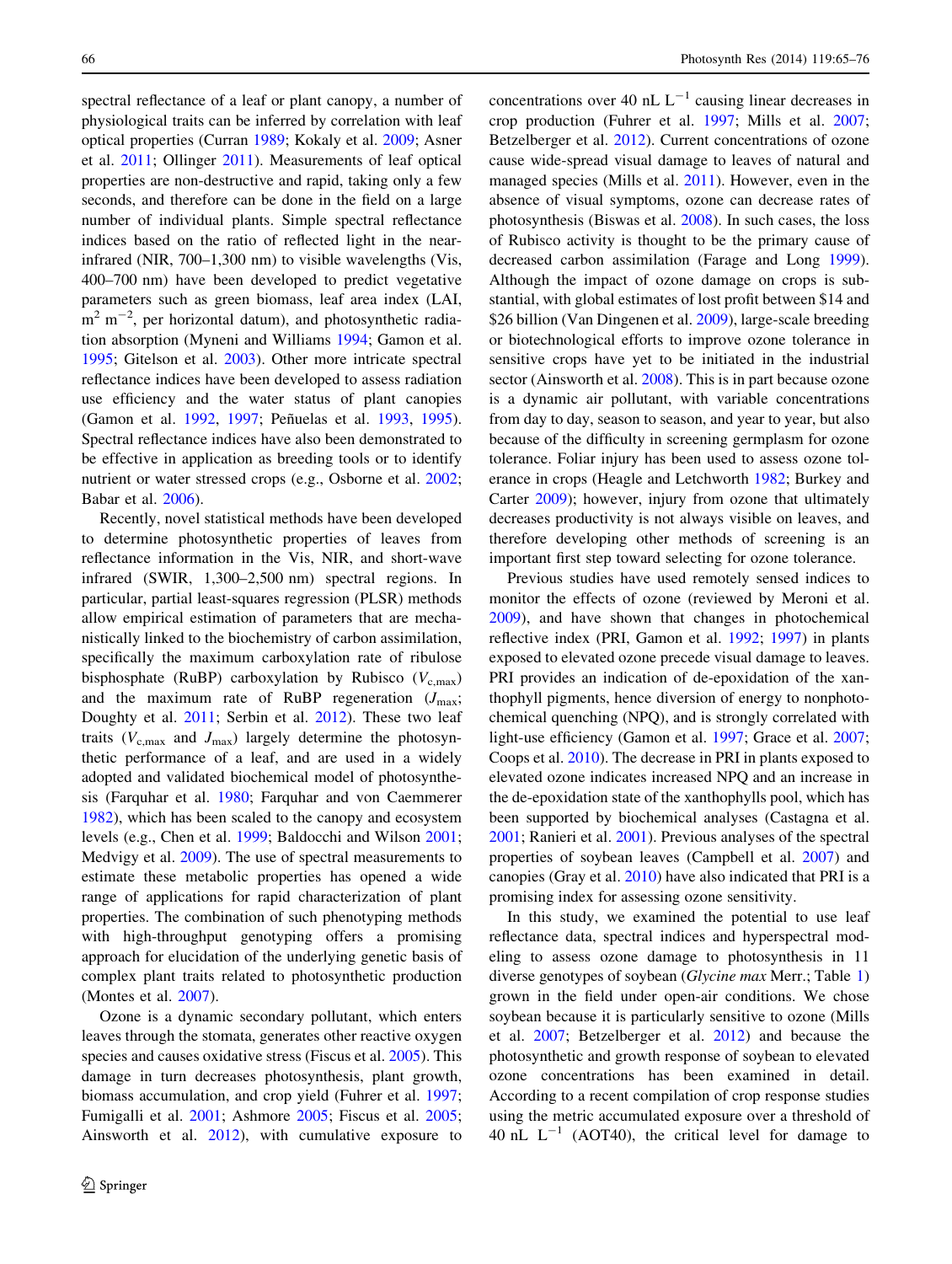<span id="page-2-0"></span>Table 1 List and description of soybean genotypes used in the study

| Genotype      | Release<br>date | Maturity<br>group | Pedigree                     |  |
|---------------|-----------------|-------------------|------------------------------|--|
| A.K. (Harrow) | 1950            | Ш                 | Selected by A.K.             |  |
| Cumberland    | 1977            | Ш                 | Corsoy $\times$ Williams     |  |
| Dunfield      | 1954            | Ш                 | Selected from PI 36846       |  |
| Dwight        | 1997            | Π                 | Jack $\times$ A86-303014     |  |
| Jogun         | 1951            | Ш                 | Selected from PI 87615       |  |
| Lincoln       | 1954            | Ш                 | Mandarin $\times$ Manchu     |  |
| Pana          | 1997            | Ш                 | Jack $\times$ Asgrow A3205   |  |
| Pella         | 1979            | Ш                 | L66L-137 $\times$ Calland    |  |
| PI 88788      | 1930            | Ш                 |                              |  |
| Richland      | 1954            | Π                 | Selected from PI 70502       |  |
| Williams 82   | 1980            | Ш                 | Williams $(7) \times$ Kingwa |  |

soybean or the level which causes a 5 % reduction in yield, is 4.3 ppm h over 3 months (Mills et al. [2007\)](#page-10-0). This con-

for accurate fumigation. The ambient 8 h ozone concentration over the 2011 growing season was 44 nL  $L^{-1}$ , and the 8 h average concentration in the FACE plots ranged from 79 to 82 nL  $L^{-1}$  $L^{-1}$  $L^{-1}$  (Fig. 1). One-minute average concentrations were within 20 % of the 100 nL  $L^{-1}$  target for 88–93 % of the time.

Eleven soybean genotypes were investigated in this study (Table 1). Two genotypes, Dwight and Pana, were planted in ambient and elevated ozone plots in a replicated design  $(N = 8)$ . Genotypes were planted in two row plots, 1.5 m long, with 0.76 m row spacing. Nine additional genotypes, A.K. (Harrow), Cumberland, Dunfield, Jogun, Lincoln, Pella, PI 88788, Richland, and Williams 82, were planted in three elevated ozone plots ( $N = 3$ ) in similar 1.5 m double row plots (0.76 m row spacing). Ambient plots for these nine genotypes were planted in plots of four 2.43 m rows with 0.76 m row spacing  $(N = 1)$ . The ambient plots were located in the field  $>100$  m from the FACE plots to avoid cross-fumigation.

## Leaf gas exchange

centration is regularly exceeded today in many soybeangrowing regions, including the Midwest U.S. Previous research has shown that while the maximum potential photosynthetic capacity was not consistently altered by a 25–50 % increase in ozone concentration, ozone accelerated the process of senescence leading to decreased photosynthetic capacity in aging leaves and canopies (Morgan et al. [2004](#page-10-0); Betzelberger et al. [2010\)](#page-9-0). In the current study, we also tested whether leaf reflectance spectra could be used to accurately predict  $V_{c,\text{max}}$  in soybean exposed to ambient and elevated ozone concentrations. While infrared gas exchange analysis is commonly used to accurately estimate  $V_{\rm c,max}$  (Long and Bernacchi [2003](#page-10-0)), measurements are time and labor-intensive and ill-suited to large-scale screening. Therefore, development of techniques to estimate  $V_{\rm c,max}$  from spectral data may be particularly useful for screening for ozone or other stress tolerance.

## Materials and methods

## Experimental site

Soybeans were exposed to elevated ozone concentrations at the Soybean Free Air Concentration Enrichment (SoyFACE) facility located on 32 ha near Champaign, IL, USA  $(40°02'N, 88°14'W, 228 m$  above sea level; [http://www.igb.](http://www.igb.illinois.edu/soyface/) [illinois.edu/soyface/](http://www.igb.illinois.edu/soyface/)). Detailed descriptions of the facility have been published previously (Rogers et al. [2004;](#page-10-0) Morgan et al. [2004](#page-10-0); Betzelberger et al. [2010](#page-9-0)). In 2011, the ozone experiment consisted of eight ambient and eight elevated 20-m diameter octagonal plots. Plots were fumigated with air enriched with ozone (100 nL  $L^{-1}$  target) from 9:00 to 17:00, except when leaves were wet or there was insufficient wind The response of photosynthesis  $(A)$  to intercellular  $CO<sub>2</sub>$ concentration  $(c_i)$  was measured in the field with a portable infrared gas analyzer (LI-6400, Li-Cor Biosciences, Lincoln, NE, USA) on two soybean genotypes, Pana and Dwight. These genotypes were used because they have been previously shown to have different sensitivities to ozone (Betzelberger et al. [2010\)](#page-9-0). Gas exchange measurements were performed from 17 to 21 Aug 2011. Gas exchange was measured on a mature leaf at the top of the canopy at saturating light  $(2,000 \text{ \mu mol m}^{-2} \text{ s}^{-1})$ . Measurements were initiated at the growth  $CO<sub>2</sub>$  concentration (400 µmol mol<sup>-1</sup>). Next, the reference  $CO_2$  concentration was reduced stepwise to a lower concentration of 50 µmol mol<sup>-1</sup>. Photosynthesis was measured at five  $CO<sub>2</sub>$ concentrations in order to provide the initial slope of the A/ ci response. Each stepwise measurement was completed within 1 or 2 min in order to minimize alteration of the activation state of Rubisco. Leaf temperature was measured with an infrared thermometer (Agri-Therm III, Everest Interscience, Tucson, AZ, USA) before the  $A/c<sub>i</sub>$  curve was initiated and the block temperature was set to keep constant cuvette temperature for the subsequent measurements. Gas exchange measurements were acquired from 3 to 6 leaves per genotype from each of 4 ambient and 4 elevated ozone plots (59  $A/c<sub>i</sub>$  curves measured in total).

# Calculation of  $V_{c,max}$  from gas exchange measurements

Estimates of  $V_{\text{c,max}}$  and dark respiration  $(R_d)$  were calculated by fitting the equations of Farquhar et al. ([1980\)](#page-9-0). We calculated the optimum  $V_{\text{c,max}}$  for each measured  $A/c_i$ curve using the derivative evolution (DE) algorithm (Price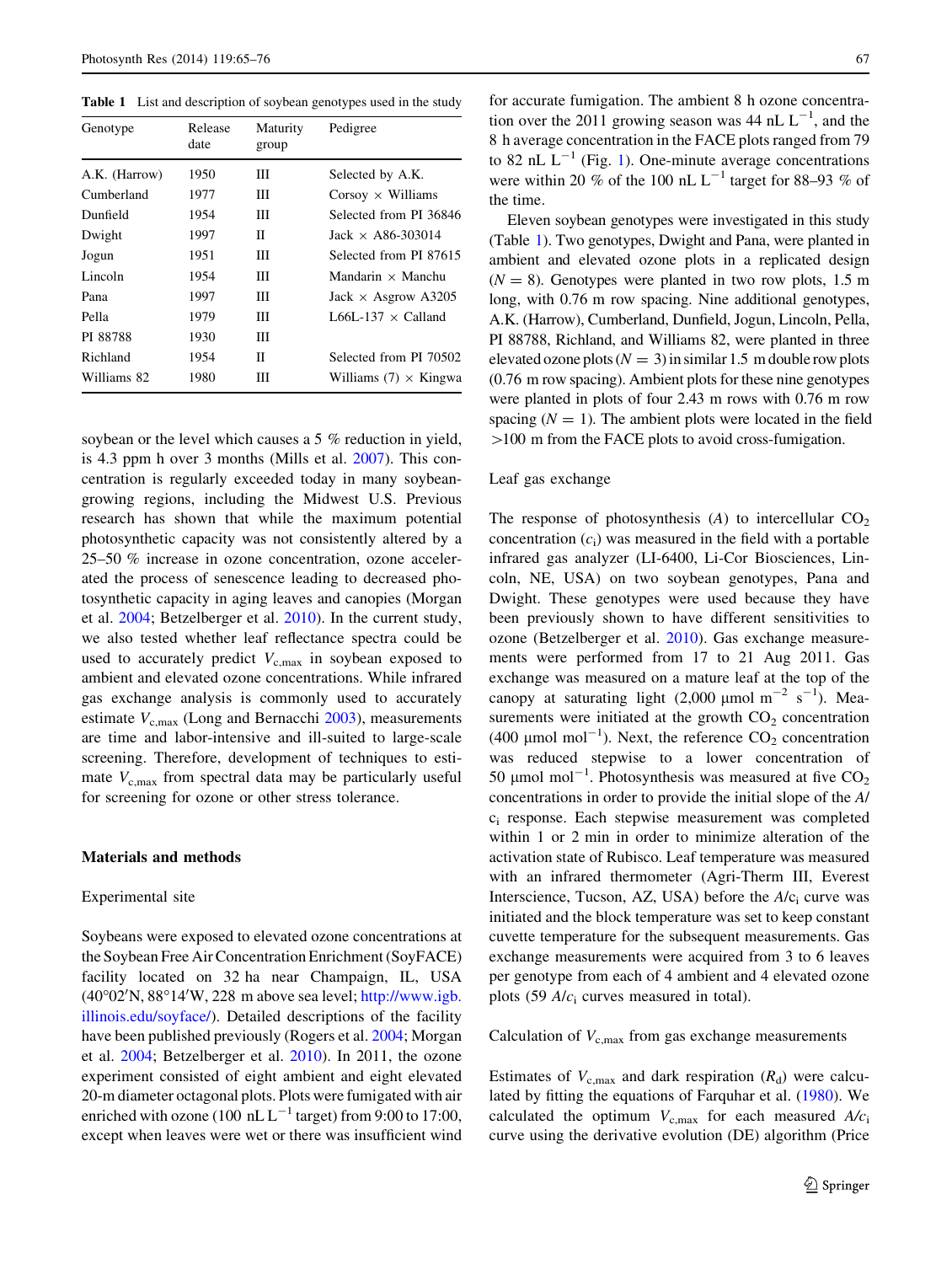<span id="page-3-0"></span>Fig. 1 Ozone concentrations measured between 9:00 to 17:00  $(8 h [O<sub>3</sub>])$  in the elevated ozone plots and in the ambient air at SoyFACE during the 2011 growing season. The 8 h target concentration (100 nL  $L^{-1}$ ) was attained regularly throughout the season. We did not fumigate on rainy days or days with insufficient wind speed, and so the season-long 8 h ozone concentration in the elevated ozone plots was 81 nL  $L^{-1}$  and the ambient ozone concentration was 44 nL  $L^{-1}$ 



et al. [2006\)](#page-10-0) implemented in the R (R Development Core Team, 2008) package ''DEoptim'' (Ardia [2009\)](#page-9-0) to minimize the difference between the modeled and observed photosynthetic rates to derive the optimum  $V_{c,\text{max}}$  and  $R_{d}$ for each  $A/c<sub>i</sub>$  curve. Michaelis–Menten constants for  $CO<sub>2</sub>$  $(K_c)$  and oxygen  $(K_o)$ , as well as the photosynthetic  $(CO_2)$ compensation point  $(\Gamma^*)$  were derived using the temperature-dependent formulae of Bernacchi et al. [\(2001](#page-9-0)). Our parameter optimization strategy was implemented to avoid the co-limited region of the  $A/c<sub>i</sub>$  curve, and  $V<sub>c,max</sub>$  was estimated from data where  $c_i \lt 250$  mmol mol<sup>-1</sup>.

We quantified the temperature dependence of  $V_{\rm c,max}$ using a modified Arrhenius model (Medlyn et al. [2002](#page-10-0); Dillaway and Kruger [2010](#page-9-0)):

$$
V_{T_l}=V_{25}e^{\left[\frac{E_\nu}{R_g}\left(\frac{1}{T_{25}}-\frac{1}{T_l}\right)\right]}
$$

where  $V_{25}$  is the  $V_{\text{c,max}}$  at the reference temperature of 25 °C,  $T_{25}$  and  $T_1$  are temperatures in Kelvin,  $V_{\text{TI}}$  is the  $V_{\text{c,max}}$  at the measured temperature  $T_1$ ,  $E_y$  is the energy of activation for RuBP carboxylation, and  $R<sub>g</sub>$  is the ideal gas constant  $(8.314 \text{ J mol}^{-1} \text{ K}^{-1})$ . Based on the  $V_{c,\text{max}}$  values calculated at three to five leaf temperatures, we determined  $V_{25}$  and  $E_{\rm v}$ using the ''DEoptim'' parameter optimization algorithm in R. For the samples included in this study, we did not observe a peaked response of  $V_{\rm c,max}$  temperature (Medlyn et al. [2002](#page-10-0); Kattge and Knorr [2007\)](#page-10-0); therefore, all temperature responses are based on the Arrhenius model described above. Estimates from individual leaves were averaged for each plot  $(N = 4)$ , and statistical differences between genotypes and ozone treatments were calculated based on plot mean.

Leaf optical properties

Soybean leaves were analyzed for their shortwave (350–2,500 nm) reflectance properties using a high-spectralresolution ASD FieldSpec<sup>®</sup> Full-Range spectroradiometer (Analytical Spectral Devices, Boulder, CO, USA). Measurements were made within 30 min of the 59 gas exchange measurements made on the Pana and Dwight genotypes. In addition, spectral measurements were made on 108 plants from the other 9 genotypes (Table [1\)](#page-2-0). Our objective was to calibrate the spectral models using Pana and Dwight, and apply the resulting models to spectral measurements from the remaining genotypes. Genotype is not in and of itself a unit of replication or analysis in this study and data from all genotypes were pooled for most analyses. All measurements were made on the leaf adaxial surface using a leaf-clip assembly attached to a plant probe with an internal, calibrated light source. The relative reflectance of each leaf was determined from the measurement of leaf radiance divided by the radiance of a 92.5–99.5 % reflective white standard (Spectralon, $\frac{1}{1}$ ) Labsphere Inc., North Dutton, NH, USA), measured every 3rd spectral collection. Each leaf reflectance measurement required less than 5 s. Prior to each spectral measurement we measured leaf temperature on the leaf adaxial side using an infrared thermometer (Agri-Therm III, Everest Interscience, Inc., Tucson, AZ). Three leaves per genotype per treatment were measured, and the average spectral data of three leaves were then used for statistical analysis. Forleaves with a paired gas exchange measurement, the collection of reflectance and gas exchange were separated by no more than 15–30 min.

Based on 1-nm bandwidths interpolated from the spectroradiometer data, we calculated PRI according to Gamon et al. ([1997\)](#page-9-0):

$$
PRI = \frac{R_{531} - R_{570}}{R_{531} + R_{570}}
$$

[http://www.labsphere.com/products/reflectance-standards-and](http://www.labsphere.com/products/reflectance-standards-and-targets/reflectance-targets/spectralon-targets.aspx)[targets/reflectance-targets/spectralon-targets.aspx](http://www.labsphere.com/products/reflectance-standards-and-targets/reflectance-targets/spectralon-targets.aspx).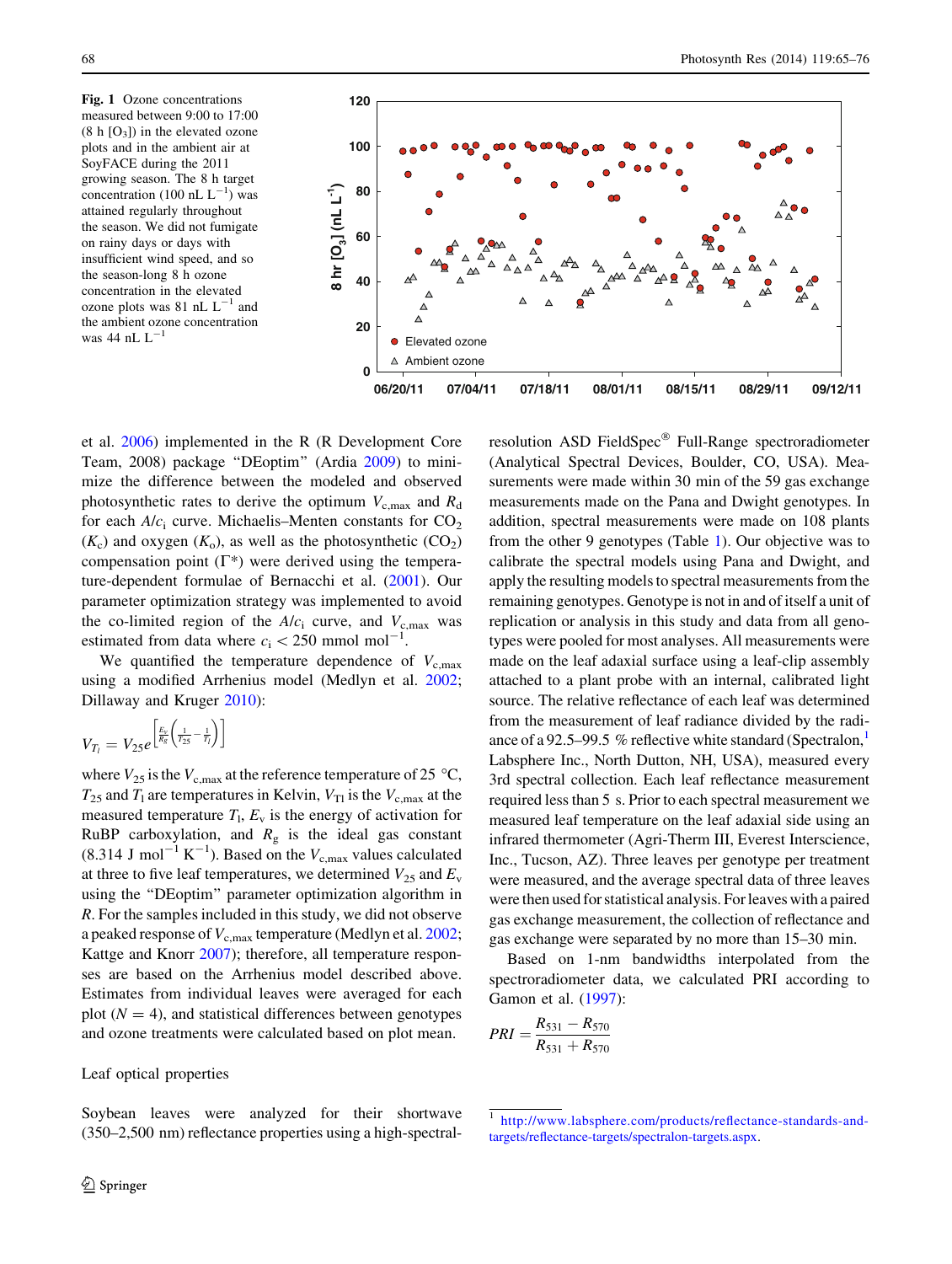where  $R$  is reflectance and subscripts refer to wavelengths in nm. In order to avoid negative values of PRI, values were scaled as (Letts et al. [2008](#page-10-0)):

$$
sPRI = \frac{PRI + 1}{2}
$$

Chlorophyll index (CI) was calculated according to Gitelson and Merzlyak [\(1994\)](#page-10-0) as:

$$
CI = \frac{R_{750} - R_{705}}{R_{750} + R_{705}}
$$

and total chlorophyll content (total chl;  $\mu$ g cm<sup>-2</sup>) was estimated from CI following Richardson et al. ([2002\)](#page-10-0).

In addition the spectral vegetation indices (SVIs) above, we calculated leaf nitrogen concentration (%) and leaf mass per area (LMA,  $g m^{-2}$  dry weight) on all sample leaves based on spectroscopic models presented in Serbin et al. [\(2012](#page-10-0)) and Serbin [\(2012](#page-10-0)).

# Modeling leaf metabolism using reflectance spectroscopy

We modeled the variation in leaf metabolism, based on coincident variation in optical properties, using a partial least-squares regression (PLSR) modeling approach (Wold et al. [1984;](#page-11-0) Geladi and Kowalski [1986;](#page-10-0) Asner et al. [2011](#page-9-0); Serbin et al. [2012](#page-10-0)). The PLSR approach is useful in remote sensing research, particularly leaf spectroscopy, because it facilitates relating a full reflectance spectrum to a response variable of interest, in this case  $V_{c,max}$ . To avoid potential overfitting during the PLSR modeling step, we optimized the number of PLSR model components by minimizing the prediction residual sum of squares (PRESS) statistic (Chen et al. [2004](#page-9-0)). We calculated the PRESS statistic for successive components through an iterative leave-one-out cross-validation (LOO-CV) procedure. Once minimized, we then used the corresponding number of components in the final  $V_{\rm c,max}$ model (Wold et al. [2001;](#page-11-0) Asner et al. [2011](#page-9-0); Serbin et al. [2012\)](#page-10-0). This model was then used to estimate  $V_{\text{c,max}}$  on the remaining leaf samples using the original spectral data. The validation statistics were used to determine the precision and accuracy of the estimates from spectroscopy, where the coefficient of determination  $(r^2)$  was used to assess the precision of the PLSR model and the residual between calibration and LOO-CV prediction values (root mean square error, RMSE) provides an assessment of model performance (Serbin et al.  $2012$ ). The final  $V_{c,max}$  model was then applied to spectra collected from genotypes that did not have concurrent gas exchange measurements.

## Statistical analysis

The effect of ozone on spectral properties and soybean seed yield was analyzed by ANOVA (PROC GLM; SAS 9.2,

SAS Institute, Cary, NC) and differences between ambient and elevated ozone were considered significant at  $p\leq0.10$ . Plot mean were used for ANOVA and correlations among parameters. Relationships between spectral indices and estimated leaf biochemical properties and seed yield was assessed by linear regression (PROC REG; SAS 9.2, SAS Institute) using data from all eleven genotypes.

## Results

Estimating  $V_{\text{c,max}}$  from leaf reflectance spectra

Leaf optical properties for the youngest, fully expanded leaf samples used in the PLSR  $V_{c,\text{max}}$  modeling varied significantly within and across the ozone treatments as well as the two genotypes of soybean, Dwight and Pana (Fig. [2](#page-5-0)). We observed the largest range in reflectance in the nearinfrared region (NIR, 750–1,300 nm), however, the coefficient of variation (CV) of reflectance (Fig. [2](#page-5-0)b) was largest in the visible (VIS, 450–750 nm), followed by the shortwave infrared (SWIR, 1,500–2,500 nm) spectral regions.

During the experiment, leaf temperatures ranged from 25 to 34 °C and  $V_{c,max}$  varied from a minimum of 81 to a maximum value of 264  $\mu$ mol m<sup>-2</sup> s<sup>-1</sup> for the two geno-types used within the PLSR calibration data (Fig. [3\)](#page-6-0).  $V_{c,max}$ displayed a typical temperature sensitivity and the response to temperature was well described by an Arrhenius relationship (Fig. [3](#page-6-0)c), resulting in an activation energy near 80 kJ mol<sup>-1</sup>. The values of  $V_{c,\text{max}}$ , standardized to a reference temperature of 25 °C ( $\dot{V}_{\text{c,max}}^{25}$ ), ranged from a minimum of  $76.3 \text{ }\mu\text{mol m}^{-2} \text{ s}^{-1}$  to a peak value of 136.1 µmol  $m^{-2} s^{-1}$ , and there was no significant effect of  $O_3$  ( $p = 0.154$ ) or cultivar ( $p = 0.901$ ) on the values of  $V_{\rm c,max}^{25}$ .

Despite the variation in  $V_{c,\text{max}}$  we observed across the ambient plots and ozone treatments, as well as genotypes, our PLSR model, which was based on leaf reflectance, was able to estimate  $V_{\rm c,max}$  with high accuracy and precision (Fig. [3a](#page-6-0), b). The final model did not contain a significant bias and the root mean square error (RMSE) was within 9.4 % of the mean  $V_{\rm c,max}$ . We did not observe any significant trends in the residuals with leaf temperature or nitrogen content (product of nitrogen concentration and leaf mass per area,  $g m^{-2}$ ), which displayed an almost a twofold variation across samples. The PLSR model coefficients (Fig. [2](#page-5-0)c) showed that the contribution of reflectance to the prediction of  $V_{\rm c,max}$  varied considerably across the spectrum. Strong loadings were observed in the visible spectrum near the chlorophyll absorption features (640–670 nm) and the shoulders of the green reflectance peak  $({\sim}550 \text{ nm})$ , as well as the around red-edge  $({\sim}750 \text{ nm})$  region. In the SWIR, we found large model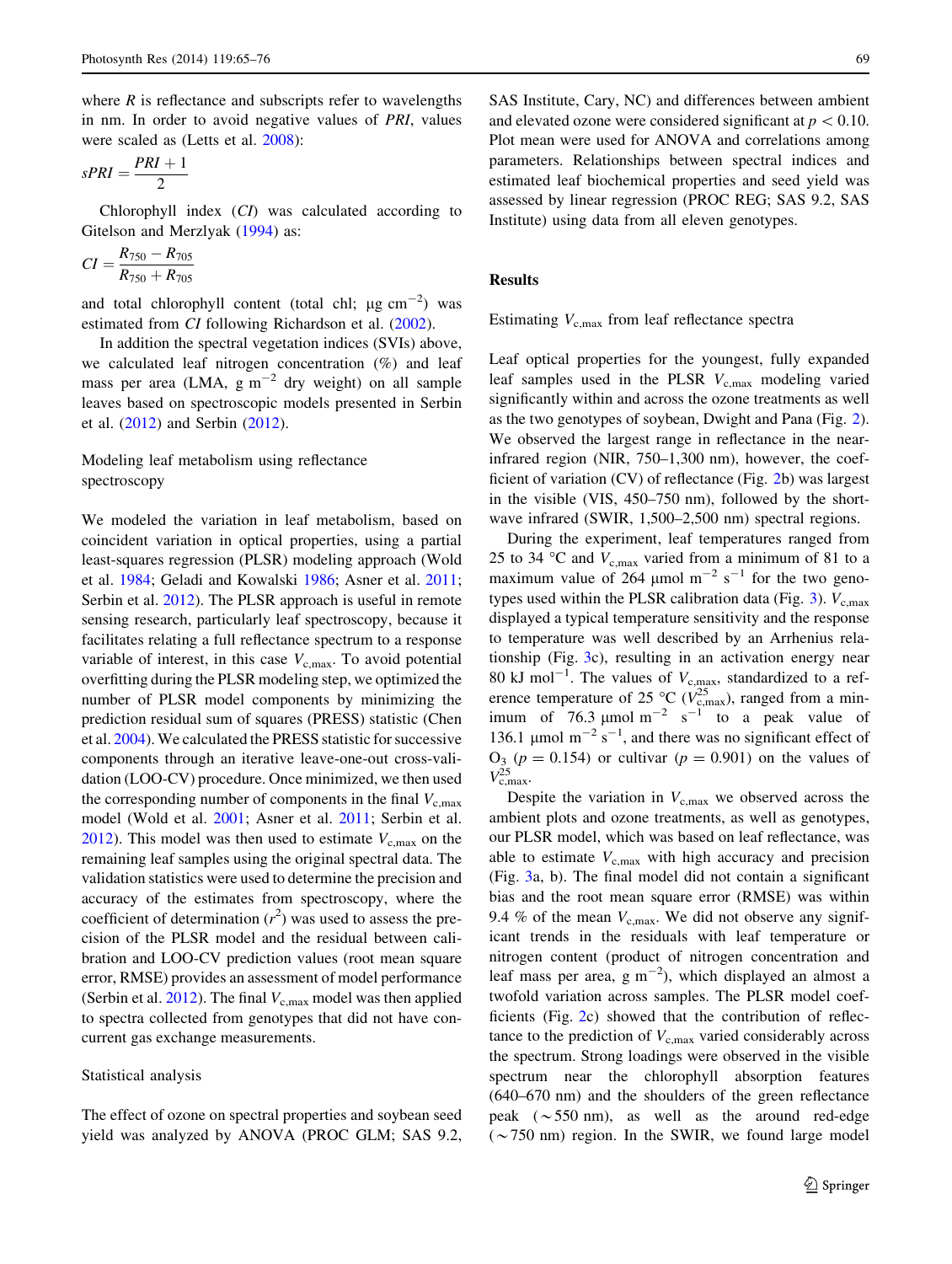<span id="page-5-0"></span>

Fig. 2 Mean, ±one standard deviation, and range in leaf reflectance for the 59 observations (28 Dwight, 31 Pana) with concurrent leaf gas exchange measurements (a). Spectral coefficient of variation (CV) of leaf reflectance (b) and the  $V_{\rm c,max}$  PLSR model coefficients by wavelength (c) for the same 61 samples

coefficients (thus strong loadings) near the shoulders of the strong water absorption features ( $\sim$  1,400 and 1,900 nm) as well as near 1,700 and 2,200 nm.

Ozone alters leaf spectral properties and seed yield

Across all soybean genotypes, there was a significant effect of elevated ozone concentrations ( $\sim 80$  ppb) on soybean leaf properties as measured using spectroscopy (Fig. [4](#page-7-0)). Leaf N concentration decreased from 3.1 to 2.9 % and total chlorophyll content also decreased from 40 to 37  $\mu$ g cm<sup>-2</sup>. sPRI, an indication of the epoxidation state of xanthophyll pigments, was significantly decreased by elevated ozone (Fig. [4\)](#page-7-0). Contrary to our expectation, leaf level  $V_{\rm c,max}$  was unaffected at elevated ozone (Fig. [4\)](#page-7-0). Ozone had a significant detrimental effect on seed yield, reducing production on average by  $\sim$  30 % (Fig. [4\)](#page-7-0).

### Relationship between spectral properties and seed yield

There was a significant, positive correlation between leaf N, chlorophyll content, sPRI and seed yield (Fig. [5](#page-8-0); Table [2](#page-7-0)). All three of the leaf level traits were also highly correlated with each another, especially leaf N and total chlorophyll content (Table [2\)](#page-7-0). There was no significant relationship between  $V_{\text{c,max}}$  and seed yield (Fig. [5](#page-8-0); Table [2](#page-7-0)), and  $V_{\text{c,max}}$  estimated from spectral data was also not correlated with sPRI or chlorophyll content, suggesting that ozone had differential effects on light harvesting and carbon assimilation.

## Discussion

We exposed 11 soybean genotypes to ambient and elevated concentrations of ozone in the field under standard agronomic conditions. Exposure to elevated ozone decreased seed yield by  $\sim$  30 % on average and also impacted leaf level traits assessed from spectral optical properties. Leaf nitrogen, total chlorophyll content, and sPRI were all significantly lower in plants exposed to elevated ozone (Fig. [3\)](#page-6-0). A change in the spectral characteristics of plants exposed to elevated ozone has been previously documented (Williams and Ashenden [1992;](#page-11-0) Rudorff et al. [1996](#page-10-0); Campbell et al. [2007;](#page-9-0) Meroni et al. [2009](#page-10-0)), and the decrease in PRI with exposure to elevated ozone is consistent with previous studies of soybeans (Gray et al. [2010](#page-10-0)). In our study, reduced values of PRI indicate the increased protective dissipation of excess energy as a response to elevated ozone concentrations by sensitive plants (Guidi et al. [1997](#page-10-0); Carrasco-Rodriguez and del Valle-Tascon [2001](#page-9-0)).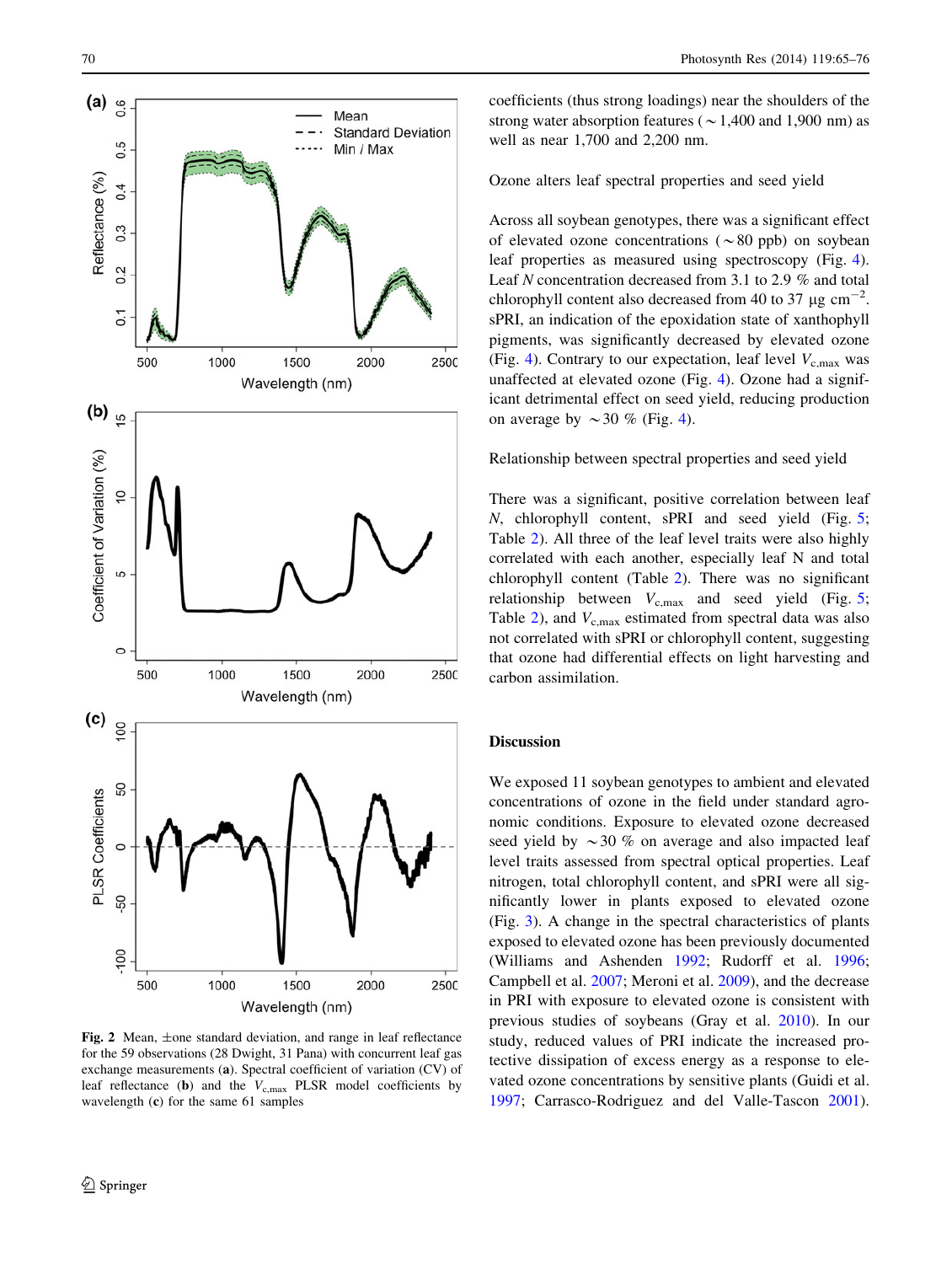<span id="page-6-0"></span>

Fig. 3 Observed versus PLSR predicted  $V_{\text{c,max}}$  (a) and corresponding model residuals (b) for the 61 samples across the Dwight and Pana cultivars. Observed  $V_{c,max}$  values were adjusted prior to model fitting to match the temperature of each leaf during spectral correction using an Arrhenius temperature response function (c) derived from the leaf gas exchange samples

The decrease in chlorophyll and nitrogen content at elevated ozone is also consistent with previous studies (Reid et al. [1998](#page-10-0); Shrestha and Grantz [2005\)](#page-10-0) and consistent with decreased leaf absorptance measured at SoyFACE (Betzelberger et al. [2012](#page-9-0)). While another previous study at SoyFACE did not find a significant effect of elevated ozone (82.5 ppb) on chlorophyll content, it did report transcriptional evidence for increased turnover of chlorophyll (Gillepsie et al. [2012\)](#page-10-0).

We assessed the potential for using spectral data to estimate  $V_{\rm c,max}$  in soybean plants exposed to elevated ozone. Our PLSR modeling approach was previously developed to estimate photosynthetic metabolism in trembling aspen (*Populus tremuloides*) and eastern cottonwood (Populus deltoides; Serbin et al. [2012](#page-10-0)), which we have now extended across diverse genotypes of soybean. Our PLSR model provided very accurate estimates of  $V_{c,max}$  (Fig. 3a), based on the strong relationship between leaf metabolism and variations in leaf optical properties across the Vis– NIR–SWIR spectral region (Fig. [2\)](#page-5-0). Only a few studies have explored the potential to estimate photosynthetic capacity, expressed as  $V_{c,max}$ , using leaf optical properties (Wang et al. [2008;](#page-11-0) Doughty et al. [2011](#page-9-0); Dillen et al. [2012](#page-9-0); Serbin et al. [2012](#page-10-0)), and to our knowledge no others have explored this potential on environmentally stressed plants. Importantly, the relationship between leaf reflectance and  $V_{\rm c,max}$  was strong despite the large variation in leaf morphology, chemistry, measurement temperature, and environmental stress, as well as across genotypes of soybean. In addition, the spectral regions of high importance to the prediction of  $V_{\rm c,max}$  (i.e., large model coefficients, Fig. [2](#page-5-0)c) align closely with those shown in our previous work (Serbin et al. [2012](#page-10-0)) and generally lie within the pigment absorption features, as well as those related to foliar nitrogen, structure, and Rubisco absorption (Curran [1989](#page-9-0); Elvidge [1990;](#page-9-0) Kokaly et al. [2009](#page-10-0); Ustin et al. [2009\)](#page-10-0). Dillen et al. ([2012\)](#page-9-0) also found that the red-edge region of a leaf spectrum ( $\sim$ 750 nm) was a good predictor of  $V_{\text{c,max}}$ , but found accuracies lower than those shown here or in Serbin et al. [\(2012](#page-10-0)). This is likely due to the differences in leaf temperature during gas exchange and spectral measurements, which we have found to be necessary to accurately relate leaf optical properties to leaf metabolism.

We did not detect an effect of ozone on  $V_{c,\text{max}}$  in this study (Fig. [4](#page-7-0)). This was unexpected given the ozoneinduced decreases in leaf N percentage, chlorophyll content, and sPRI. However, the season-long average ozone concentration in the ambient air was  $44 \text{ nL } L^{-1}$  $(AOT40 = 4.92$  ppm h), which exceeds the minimum threshold for damage in soybean (Mills et al. [2007](#page-10-0)). While we cannot rule out that ambient ozone concentrations caused reductions in potential  $V_{\text{c,max}}$ , we did expect to see a greater decrease in  $V_{c,\text{max}}$  in the elevated ozone plots.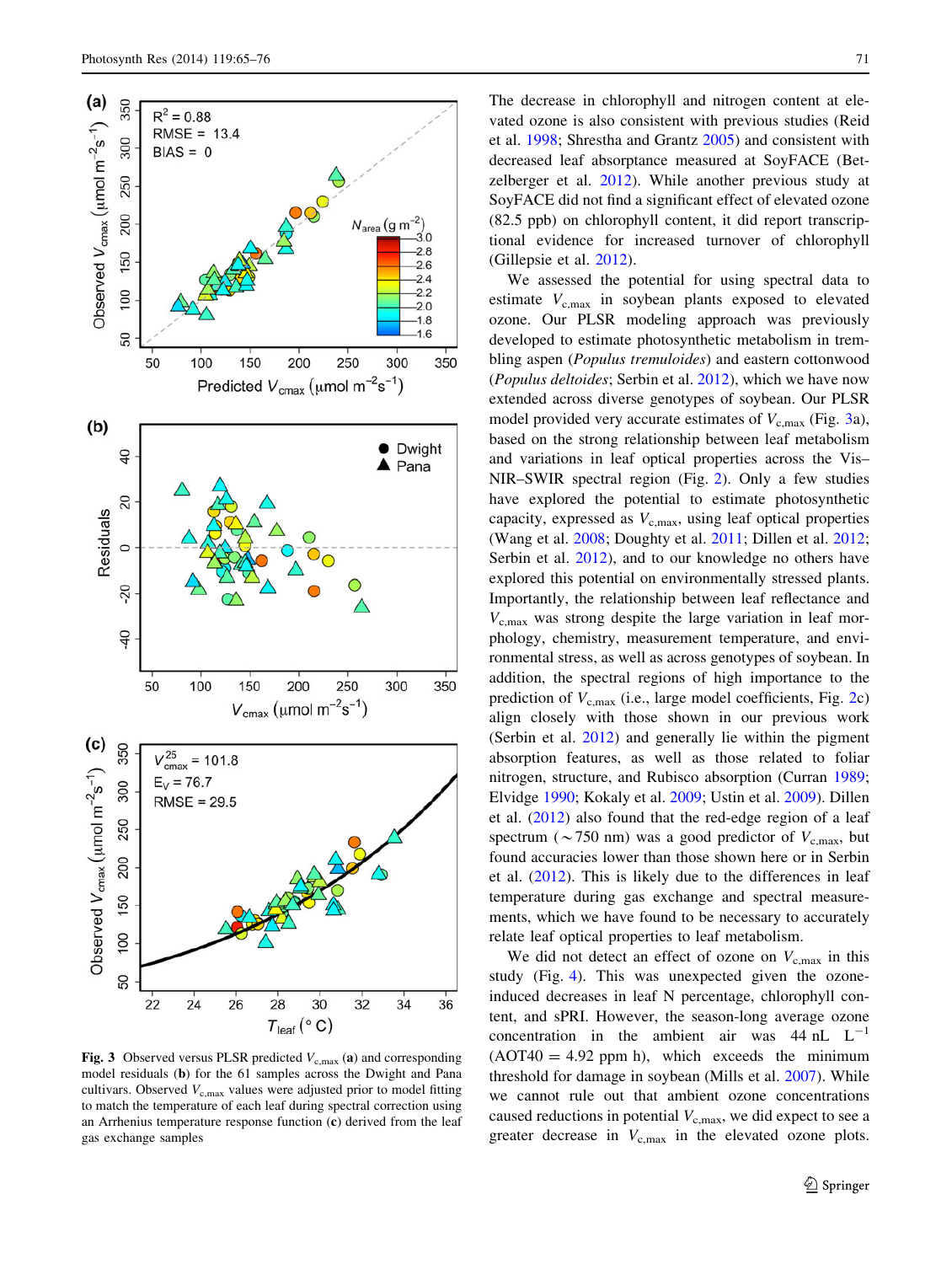<span id="page-7-0"></span>Fig. 4 Variation in leaf traits and seed yield of 11 soybean genotypes exposed to ambient (white boxes) and elevated (gray boxes) ozone concentrations. The box plots display the median for each trait by group (dark horizontal line), the interquartile range (IRQ, boxes), the range (whiskers), and the extreme observations (black dots). Traits include leaf nitrogen percentage (Leaf  $N \%$ ), maximum carboxylation rate of Rubisco ( $V_{c,\text{max}}$ ), scales photochemical reflectance index (sPRI), total chlorophyll content (Total Chl), and seed yield. The mean square error (MSE) from the analysis of variance and level of significance is also shown.  $* p < 0.10, **p < 0.05$ , \*\*\* $p < 0.01$ 



Table 2 Correlation matrix (Pearson correlation coefficient—r, statistical significance—p) of leaf properties derived from spectral data and seed yield measured on 11 cultivars of soybean exposed to ambient and elevated ozone.  $N = 68$ . See text for abbreviations

|                 | $V_{\rm c,max}$ | sPRI              | Total Chl             | Yield            |
|-----------------|-----------------|-------------------|-----------------------|------------------|
| Leaf $N(\%)$    | 0.1060, 0.1520  | 0.5348, <0.0001   | $0.8864, \leq 0.0001$ | 0.6718, < 0.0001 |
| $V_{\rm c,max}$ |                 | $-0.0489, 0.6228$ | 0.0376, 0.6117        | 0.1125, 0.3609   |
| sPRI            |                 |                   | 0.5465, <0.0001       | 0.5444, < 0.0001 |
| Total Chl       |                 |                   |                       | 0.5928, < 0.0001 |

However, previous studies of soybean and wheat exposed to elevated ozone concentration in field conditions have demonstrated that declines in  $V_{c,\text{max}}$  in ozone-exposed leaves are coincident with late-season acceleration in senescence (Morgan et al. [2004;](#page-10-0) Feng et al. [2011\)](#page-9-0). In previous studies, decreases in  $V_{c,max}$  in soybean plants exposed to elevated ozone were only apparent late in the growing season when leaves were  $\sim$  25–30 days old (Morgan et al. [2004\)](#page-10-0). In this study, we may not have sampled leaves at a time when changes in  $V_{c,\text{max}}$  would be expected. Morgan et al. ([2004\)](#page-10-0) also reported a significant decrease in photochemical quenching of soybean leaves that preceded changes in  $V_{c,max}$  and photosynthetic  $CO<sub>2</sub>$ assimilation. Therefore, we believe it possible that under chronic ozone exposure, changes to the light harvesting complexes and thermal dissipation of energy precede changes to Rubisco (i.e.,  $V_{c,\text{max}}$ ), although this is the opposite of the sequence of events following acute ozone exposure documented in other species (Farage et al. [1991](#page-9-0)). Certainly more frequent spectral characterization of both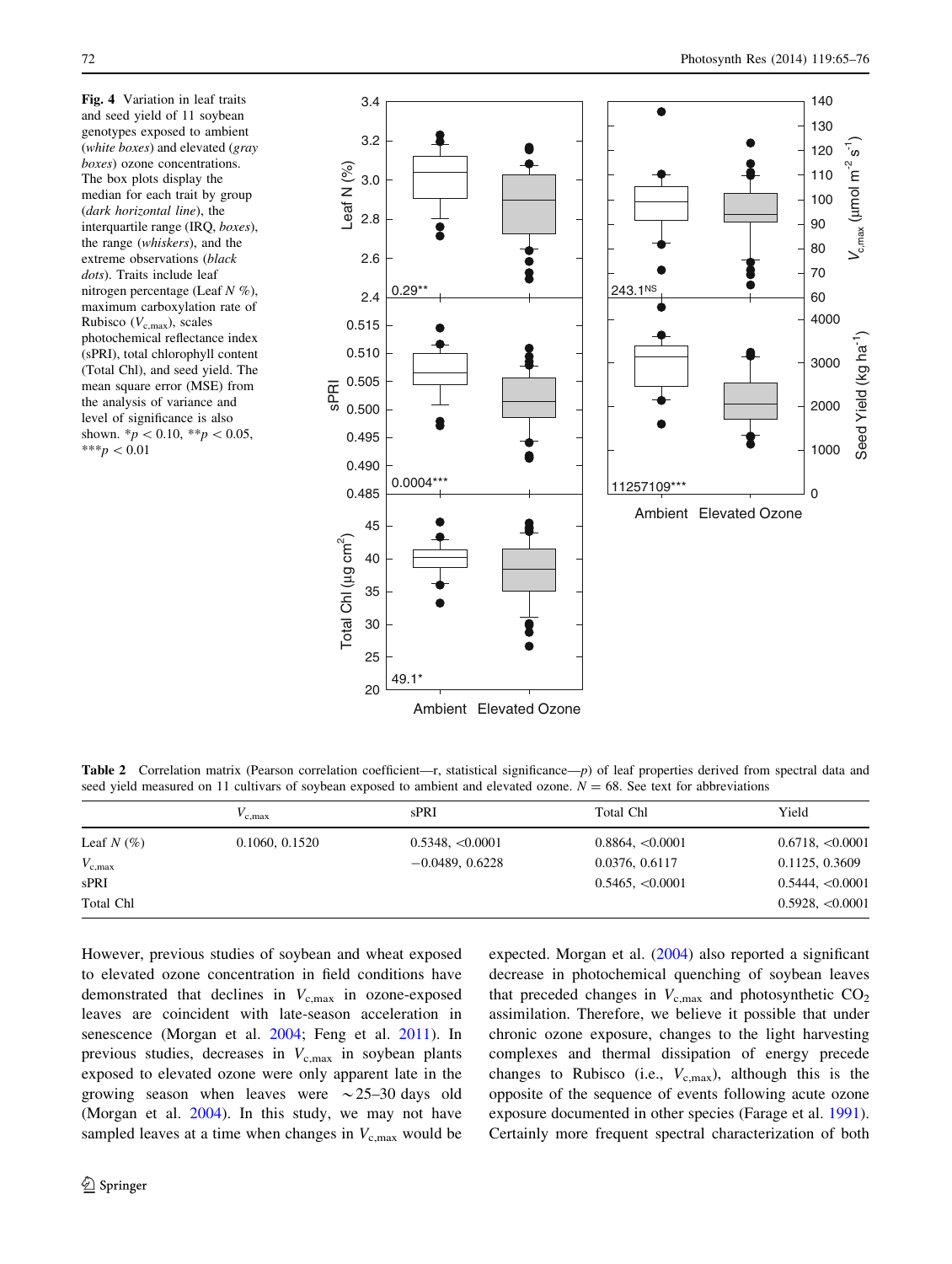<span id="page-8-0"></span>Fig. 5 Correlation between soybean seed yield and leaf properties estimated from spectral data collected from 11 soybean genotypes. Each point represents the plot mean for each genotype with open circles showing ambient plots and gray circles showing elevated ozone plots. Correlation information is provided in Table [2.](#page-7-0) See the legend of Fig. [2](#page-5-0) for abbreviations



 $V_{c,max}$  over the course of the growing season would improve understanding of the timing of ozone effects on different photosynthetic processes, as well as other environmental stressors. Other measurements, for example of  $J_{\text{max}}$ , the maximum electron transport capacity for the regeneration of RuBP, may further elucidate the temporal patterns of response of soybean to elevated ozone.

In the current study, leaf N content, total chlorophyll content, and sPRI were significantly correlated to soybean yield and yield loss to ozone (Fig. 5), supporting the use leaf reflectance measurements for screening for ozone tolerance in a larger collection of soybean germplasm. Although genetic variation in ozone tolerance has been reported in soybean (Betzelberger et al. [2010;](#page-9-0) Burkey and Carter [2009](#page-9-0)), snap bean (Flowers et al. [2007](#page-9-0)), rice (Frei et al. [2008](#page-9-0), [2010\)](#page-9-0), and wheat (Picchi et al. [2010\)](#page-10-0), there has been little effort in industry to begin to breed crops for ozone tolerance (Ainsworth et al. [2008;](#page-9-0) Booker et al. [2009\)](#page-9-0). This may be in part because ozone is a dynamic pollutant, and not always present in the growing environment. It is also because it has been difficult to identify consistent physiological markers of ozone tolerance.

Remote or near-remote sensing of leaf optical properties is a very promising, rapid phenotyping technique as a number of physiological traits can be inferred by correlation with leaf optical properties (Montes et al. [2007;](#page-10-0) Kokaly et al. [2009](#page-10-0); Asner et al. [2011](#page-9-0)). Here, we show that  $V_{c,max}$  can be accurately predicted from leaf reflectance spectra, and although it was not correlated with ozone tolerance at the time we took our measurements, other inferred leaf properties were correlated with ozone tolerance, as ultimately measured by seed yield. Therefore, combining the phenotyping methods used here with high-throughput genotyping methods may be a promising approach for elucidating the basis for ozone tolerance in sensitive crops.

Acknowledgments We thank Chris Montes, Kannan Puthuval, and David Drag for managing SoyFACE, and Donald Ort for facilitating research. Chris Montes, Joe Sullivan, and Amy Betzelberger assisted with measurements of leaf optical properties and gas exchange. This study was supported in part by the Agriculture and Food Research Initiative competitive grant no. 2010-65114-20355 from the USDA National Institute of Food and Agriculture to E.A.A, NASA Earth and Space Science Fellowship NNX08AV07H to S.P.S. and NASA HyspIRI Preparatory Grant NNX10AJ94G to P.A.T.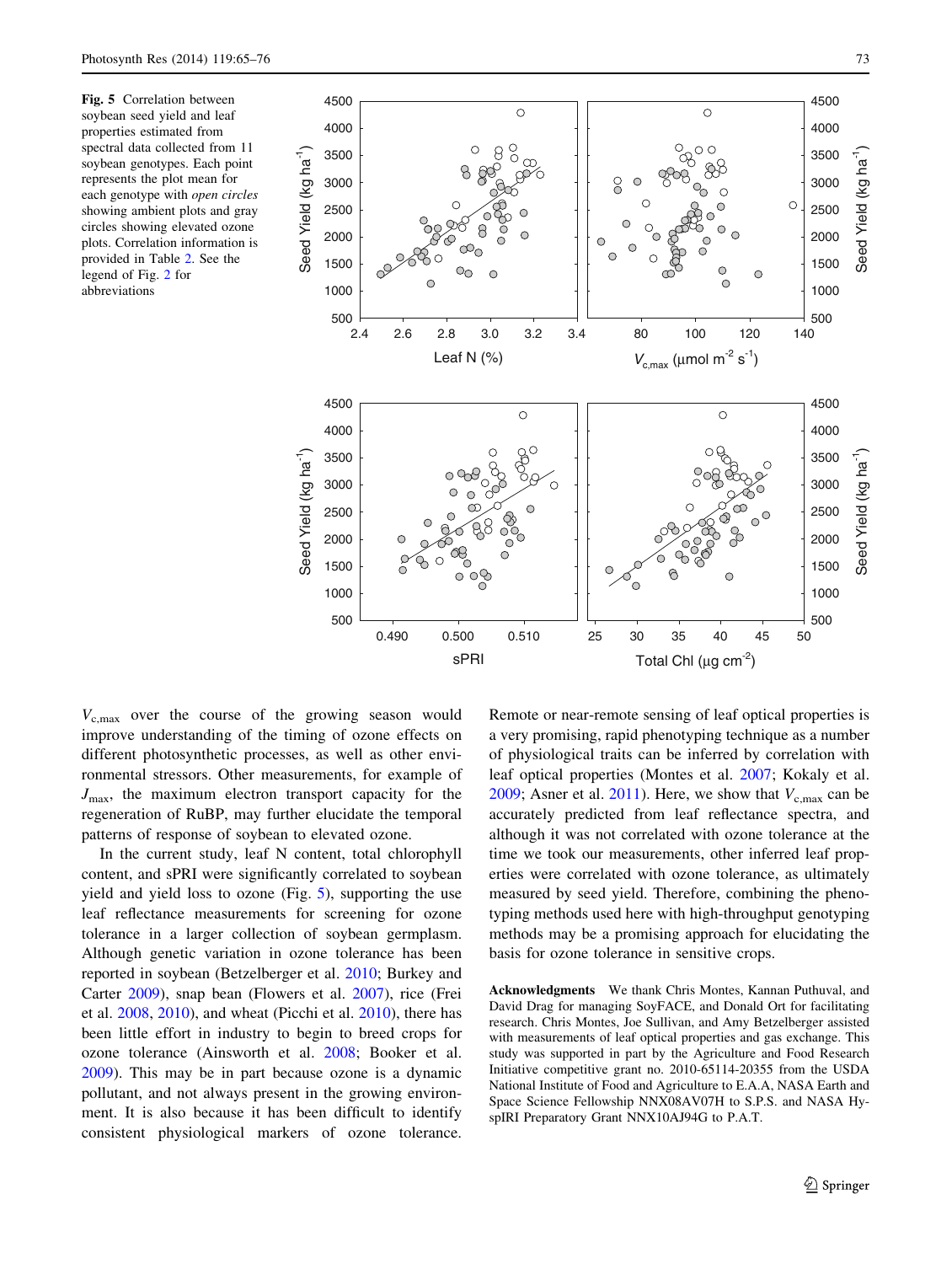#### <span id="page-9-0"></span>References

- Ainsworth EA, Rogers A, Leakey ADB (2008) Targets for crop biotechnology in a future high- $CO<sub>2</sub>$  and high- $O<sub>3</sub>$  world. Plant Physiol 147:13–19
- Ainsworth EA, Yendrek CR, Sitch S, Collins WJ, Emberson LD (2012) The effects of tropospheric ozone on net primary productivity and implications for climate change. Annu Rev Plant Biol 63:637–661
- Ardia D (2009) DEoptim: differential evolution optimization in R. R package, version 1.3-3. [http://CRAN.R-project.org/package=](http://CRAN.R-project.org/package=DEoptim) [DEoptim](http://CRAN.R-project.org/package=DEoptim)
- Ashmore MR (2005) Assessing the future global impacts of ozone on vegetation. Plant Cell Environ 28:949–964
- Asner GP, Martin RE, Knapp DE, Tupayachi R, Anderson C, Carranza L, Martinez P, Houcheime M, Sinca F, Weiss P (2011) Spectroscopy of canopy chemicals in humid tropical forests. Remote Sens Environ 115:3587–3598
- Babar MA, Reynolds MP, Van Ginkel M, Klatt AR, Raun WR, Stone ML (2006) Spectral reflectance to estimate genetic variation for in-season biomass, leaf chlorophyll and canopy temperature in wheat. Crop Sci 46:1046–1057
- Baldocchi DD, Wilson KB (2001) Modeling  $CO<sub>2</sub>$  and water vapor exchange of a temperate broadleaved forest across hourly to decadal time scales. Ecol Model 142:155–184
- Bernacchi CJ, Singsaas EL, Pimentel C, Portis AR, Long SP (2001) Improved temperature response functions for models of Rubiscolimited photosynthesis. Plant Cell Environ 24:253–259
- Betzelberger AM, Gillespie KM, McGrath JM, Koester RP, Nelson RL, Ainsworth EA (2010) Effects of chronic elevated ozone concentration on antioxidant capacity, photosynthesis and seed yield of 10 soybean cultivars. Plant Cell Environ 33:1569–1581
- Betzelberger AM, Yendrek CR, Sun J, Leisner CP, Nelson RL, Ort DR, Ainsworth EA (2012) Ozone exposure response for U.S. soybean cultivars: linear reductions in photosynthetic potential, biomass, and yield. Plant Physiol 160:1827–1839
- Biswas DK, Xu H, Li YG, Liu MZ, Chen YH, Sun JZ, Jiang GM (2008) Assessing the genetic relatedness of higher ozone sensitivity of modern wheat to its wild and cultivated progenitors/relatives. J Exp Bot 59:951–963
- Booker F, Muntifering R, McGrath M, Burkey K, Decoteau D, Fiscus E, Manning W, Krupa S, Chappelka A, Grantz D (2009) The ozone component of global change: potential effects on agricultural and horticultural plant yield, product quality and interactions with invasive species. J Integr Plant Biol 51:337–351
- Burkey KO, Carter TE (2009) Foliar resistance to ozone injury in the genetic base of U.S. and Canadian soybean and prediction of resistance in descendent cultivars using coefficient of parentage. Field Crops Res 111:207–217
- Campbell PKE, Middleton EM, McMurtrey JE, Corp LA, Chappelle EW (2007) Assessment of vegetation stress using reflectance or fluorescence measurements. J Environ Qual 36:832–845
- Carrasco-Rodriguez JL, del Valle-Tascon S (2001) Impact of elevated ozone on chlorophyll a fluorescence in field-grown oat (Avena sativa). Environ Exp Bot 45:133–142
- Castagna A, Nali C, Ciompi S, Lorenzini G, Soldani GF, Ranieri A (2001) Ozone exposure affects photosynthesis of pumpkin (Cucurbita pepo) plants. New Phytol 152:223–229
- Chen JM, Liu J, Cihlar J, Goulden ML (1999) Daily canopy photosynthesis model through temporal and spatial scaling for remote sensing applications. Ecol Model 124:99–119
- Chen S, Hong X, Harris CJ, Sharkey PM (2004) Spare modeling using orthogonal forest regression with PRESS statistic and regularization. IEEE T Syst Man Cyb 34:898–911
- Coops NC, Hilker T, Hall FG, Nichol CJ, Drolet GG (2010) Estimation of light-use efficiency of terrestrial ecosystem from space: a status report. Bioscience 60:788–797
- Curran PJ (1989) Remote-sensing of foliar chemistry. Remote Sens Environ 30:271–278
- Dillaway DN, Kruger EL (2010) Thermal acclimation of photosynthesis: a comparison of boreal and temperate tree species along a latitudinal transect. Plant Cell Environ 33:888–899
- Dillen SY, de Beeck MO, Hufkens K, Buonanduci M, Phillips NG (2012) Seasonal patterns of foliar reflectance in relation to photosynthetic capacity and color index in two co-occurring tree species, Quercus rubra and Betula papyrifera. Agric For Meteorol 160:60–68
- Doughty C, Asner G, Martin R (2011) Predicting tropical plant physiology from leaf and canopy spectroscopy. Oecologia 165:289–299
- Elvidge CD (1990) Visible and near-infrared reflectance characteristics of dry plant materials. Int J Remote Sens 11:1775–1795
- Farage PK, Long SP (1999) The effects of  $O_3$  fumigation during leaf development on photosynthesis of wheat and pea: an in vivo analysis. Photosyn Res 59:1–7
- Farage PK, Long SP, Lechner EG, Baker NR (1991) The sequence of change within the photosynthetic apparatus of wheat following short-term exposure to ozone. Plant Physiol 95:529–535
- Farquhar GD, von Caemmerer S (1982) Modeling photosynthetic response to environmental conditions. In: Lange OL, Nobel PS, Osmond CB, Ziegler H (eds) Encyclopedia of plant physiology, vol 12B. Springer-Verlag, Berlin, pp 549–587
- Farquhar GD, von Caemmerer S, Berry JA (1980) A biochemical model of photosynthetic  $CO<sub>2</sub>$  assimilation in leaves of  $C<sub>3</sub>$ species. Planta 149:78–90
- Feng ZZ, Pang J, Kobayashi K, Zhu JG, Ort DR (2011) Differential responses in two varieties of winter wheat to elevated ozone concentration under fully open-air field conditions. Global Change Biol 17:580–591
- Fiscus EL, Booker FL, Burkey KO (2005) Crop responses to ozone: uptake, modes of action, carbon assimilation and partitioning. Plant, Cell Environ 28:997–1011
- Flowers MD, Fiscus EL, Burkey KO, Booker FL, Dubois JJB (2007) Photosynthesis, chlorophyll fluorescence, and yield of snap bean (Phaseolus vulgaris L.) genotypes differing in sensitivity to ozone. Environ Exp Bot 61: 190–198
- Frei M, Tanaka JP, Wissuwa M (2008) Genotypic variation in tolerance to elevated ozone in rice: Dissection of distinct genetic factors linked to tolerance mechanisms. J Exp Bot 59: 3741–3752
- Frei M, Tanaka JP, Chen CP, Wissuwa M (2010) Mechanisms of ozone tolerance in rice: characterization of two QTLs affecting leaf bronzing by gene expression profiling and biochemical analyses. J Exp Bot 61:1405–1417
- Fuhrer J, Skärby L, Ashmore MR (1997) Critical levels for ozone effects on vegetation in Europe. Environ Pollut 1–2:91–106
- Fumigalli I, Gimeno BS, Velissariou D, De Temmerman L, Mills G (2001) Evidence of ozone-induced adverse effects on crops in the Mediterranean region. Atmos Environ 35:2583–2587
- Furbank RT, Tester M (2011) Phenomics technologies to relieve the phenotyping bottleneck. Trends Plant Sci 16:635–644
- Gamon JA, Peñuelas J, Field CB (1992) A narrow-waveband spectral index that tracks diurnal changes in photosynthetic efficiency. Remote Sens Environ 41:35–44
- Gamon JA, Field CB, Goulden ML, Griffin KL, Hartley AE, Joel G, Peñuelas J, Valentini R (1995) Relationships between NDVI, canopy structure, and photosynthesis in 3 Californian vegetation types. Ecol Appl 5:28–41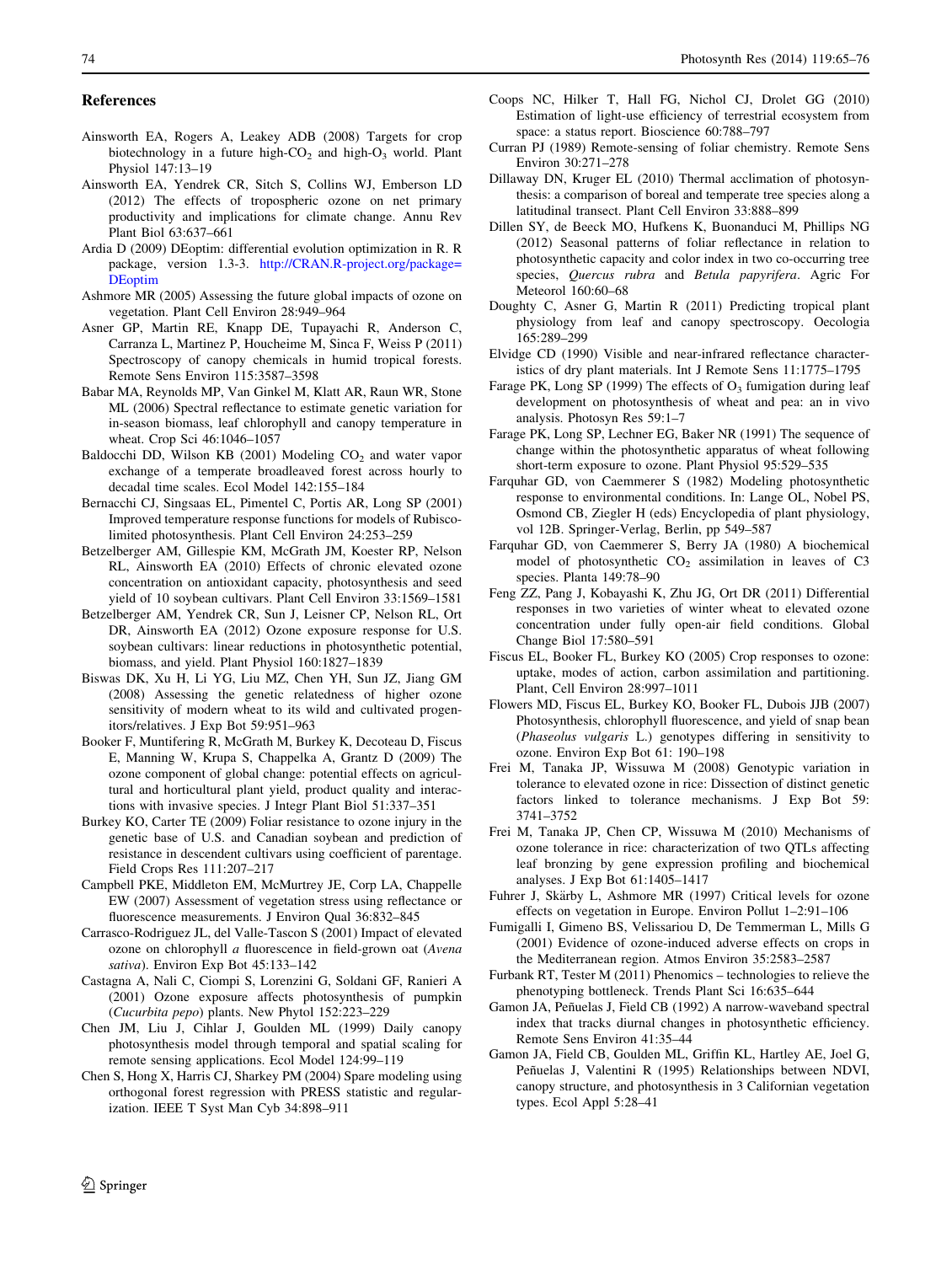<span id="page-10-0"></span>Gamon JA, Serrano L, Surfus JS (1997) The photochemical reflectance index: an optical indicator of photosynthetic radiation use efficiency across species, functional types, and nutrient levels. Oecologia 112:492–501

- Geladi P, Kowalski BR (1986) Partial least-squares regression—a tutorial. Anal Chim Acta 185:1–17
- Gillepsie KM, Xu FX, Richter KT, McGrath JM, Markelz RJC, Ort DR, Leakey ADB, Ainsworth EA (2012) Greater antioxidant and respiratory metabolism in field-grown soybean exposed to elevated  $O_3$  under both ambient and elevated  $CO_2$ . Plant, Cell Environ 35:169–184
- Gitelson A, Merzlyak MN (1994) Quantitative estimation of chlorophyll a using reflectance spectra—experiments with autumn chestnut and maple leaves. J Photochem Photobiol 22:247–252
- Gitelson AA, Vina A, Arkebauer TJ, Rundquist DC, Keydan G, Leavitt B (2003) Remote estimation of leaf area index and green leaf biomass in maize canopies. Geophys Res Lett 30:4
- Grace J, Nichol C, Disney M, Lewis P, Quaife T, Bowyer P (2007) Can we measure terrestrial photosynthesis from space directly, using spectral reflectance and fluorescence? Global Change Biol 13:1484–1497
- Gray SB, Dermody O, De Lucia EH (2010) Spectral reflectance from a soybean canopy exposed to elevated  $CO<sub>2</sub>$  and  $O<sub>3</sub>$ . J Exp Bot 61:4413–4422
- Guidi L, Nali C, Ciompi S, Lorenzini G, Franco G (1997) The use of chlorophyll fluorescence and leaf gas exchange as methods for studying the different responses to ozone of two bean cultivars. J Exp Bot 48:173–179
- Heagle AS, Letchworth MB (1982) Relationships among injury, growth and yield responses of soybean cultivars exposed to ozone at different light intensities. J Environ Qual 11:690–694
- Kattge J, Knorr W (2007) Temperature acclimation in a biochemical model of photosynthesis: a reanalysis of data from 36 species. Plant, Cell Environ 30:1176–1190
- Kokaly RF, Asner GP, Ollinger SV, Martin ME, Wessman CA (2009) Characterizing canopy biochemistry from imaging spectroscopy and its application to ecosystem studies. Remote Sens Environ 113:S78–S91
- Letts MG, Phelan CA, Johnson DRE, Rood SB (2008) Seasonal photosynthetic gas exchange and leaf reflectance characteristics of male and female cottonwoods in a riparian woodland. Tree Physiol 28:1037–1048
- Long SP, Bernacchi CJ (2003) Gas exchange measurements, what can they tell us about the underlying limitations to photosynthesis? Procedures and sources of error. J Exp Bot 54:2393–2401
- Medlyn BE, Dreyer E, Ellsworth D, Forstreuter M, Harley PC, Kirschbaum MUF, Le Roux X, Montpied P, Strassemeyer J, Walcroft A et al (2002) Temperature response of parameters of a biochemically based model of photosynthesis. II. A review of experimental data. Plant, Cell Environ 25:1167–1179
- Medvigy D, Wofsy SC, Munger JW, Hollinger DY, Moorcroft PR (2009) Mechanistic scaling of ecosystem function and dynamics in space and time: ecosystem Demography model version 2. J Geophys Res 114:G01002
- Meroni M, Panigada C, Rossini M, Picchi V, Cogliati S, Colombo R (2009) Using optical remote sensing techniques to track the development of ozone-induced stress. Environ Pollut 157:1413– 1420
- Mills G, Buse A, Gimeno B, Bermejo V, Holland M, Emberson L, Pleijel H (2007) A synthesis of AOT40-based response functions and critical levels of ozone for agricultural and horticultural crops. Atmos Environ 41:2630–2643
- Mills G, Hayes F, Simpson D, Emberson L, Norris D, Harmens H, Büker P (2011) Evidence of widespread effects of ozone on crops and (semi-) natural vegetation in Europe (1990–2006) in

relation to AOT40- and flux-based risk maps. Global Change Biol 17:592–613

- Montes JM, Melchinger AE, Reif JC (2007) Novel throughput phenotyping platforms in plant genetic studies. Trends Plant Sci 12:433–436
- Morgan PB, Bernacchi CJ, Ort DR, Long SP (2004) An in vivo analysis of the effect of season-long open-air elevation of ozone to anticipated 2050 levels on photosynthesis in soybean. Plant Physiol 135:2348–2357
- Myneni RB, Williams DL (1994) On the relationship between FAPAR and NDVI. Remote Sens Environ 49:200–211
- Ollinger SV (2011) Sources of variability in canopy reflectance and the convergent properties of plants. New Phytol 189:375–394
- Osborne SL, Schepers JS, Francis DD, Schlemmer MR (2002) Use of spectral radiance to estimate in-season biomass and grain yield in nitrogen- and water-stressed corn. Crop Sci 42:165–171
- Peñuelas J, Filella I, Biel C, Serrano L, Save R (1993) The reflectance at the 950–970 nm region as an indicator of plant water status. Int J Remote Sens 14:1887–1905
- Peñuelas J, Filella I, Gamon JA (1995) Assessment of photosynthetic radiation-use efficiency with spectral reflectance. New Phytol 131:291–296
- Picchi V, Iriti M, Quaroni S, Saracchi M, Viola P, Faoro F (2010) Climate variations and phenological stages modulate ozone damages in field-grown wheat. A three-year study with eight modern cultivars in Po Valley (Northern Italy). Agricul Ecosys Environ 135:310–317
- Price KV, Storn RM, Lampinen JA (2006) Differential evolution: a practical approach to global optimization. Springer, New York
- Ranieri A, Giuntini D, Ferraro F, Nali C, Baldan B, Lorenzini G, Soldatini GF, Soldatini F (2001) Chronic ozone fumigation induces alterations in thylakoid functionality and composition in two poplar clones. Plant Physiol Biochem 39:999– 1008
- Reid CD, Fiscus EL, Burkey KO (1998) Combined effects of chronic ozone and elevated  $CO<sub>2</sub>$  on Rubisco activity and leaf components in soybean (Glycine max). J Exp Bot 49:1999–2011
- Richardson AD, Duigan SP, Berlyn GP (2002) An evaluation of noninvasive methods to estimate foliar chlorophyll content. New Phytol 153:185–194
- Rogers A, Allen DJ, Davey PA, Morgan PB, Ainsworth EA, Bernacchi CJ, Cornic G, Dermody OC, Heaton EA, Mahoney J et al (2004) Leaf photosynthesis and carbohydrate dynamics of soybean grown throughout their life-cycle under free-air carbon dioxide enrichment. Plant Cell Environ 28:449–458
- Rudorff BFT, Mulchi CL, Daughtry CST, Lee EB (1996) Growth and radiation use efficiency of wheat and corn grown under elevated ozone and carbon dioxide atmospheres. Remote Sens Environ 55:163–173
- Serbin SP (2012) Spectroscopic determination of leaf nutritional, morphological, and metabolic traits. Dissertation, University of Wisconsin - Madison, Madison, Wisconsin, Ph.D
- Serbin SP, Dillaway DN, Kruger EL, Townsend PA (2012) Leaf optical properties reflect variation in photosynthetic metabolism and its sensitivity to temperature. J Exp Bot 63:489–502
- Shrestha A, Grantz DA (2005) Ozone impacts on competition between tomato and yellow nutsedge: above- and below-ground effects. Crop Sci 45:1587–1595
- Tuberosa R (2012) Phenotyping for drought tolerance of crops in the genomics era. Front Physiol 3:347. doi[:10.3389/fphys.2012.](http://dx.doi.org/10.3389/fphys.2012.00347) [00347](http://dx.doi.org/10.3389/fphys.2012.00347)
- Ustin SL, Gitelson AA, Jacquemoud S, Schaepman M, Asner GP, Gamon JA, Zarco-Tejada P (2009) Retrieval of foliar information about plant pigment systems from high resolution spectroscopy. Remote Sens Environ 113:S67–S77